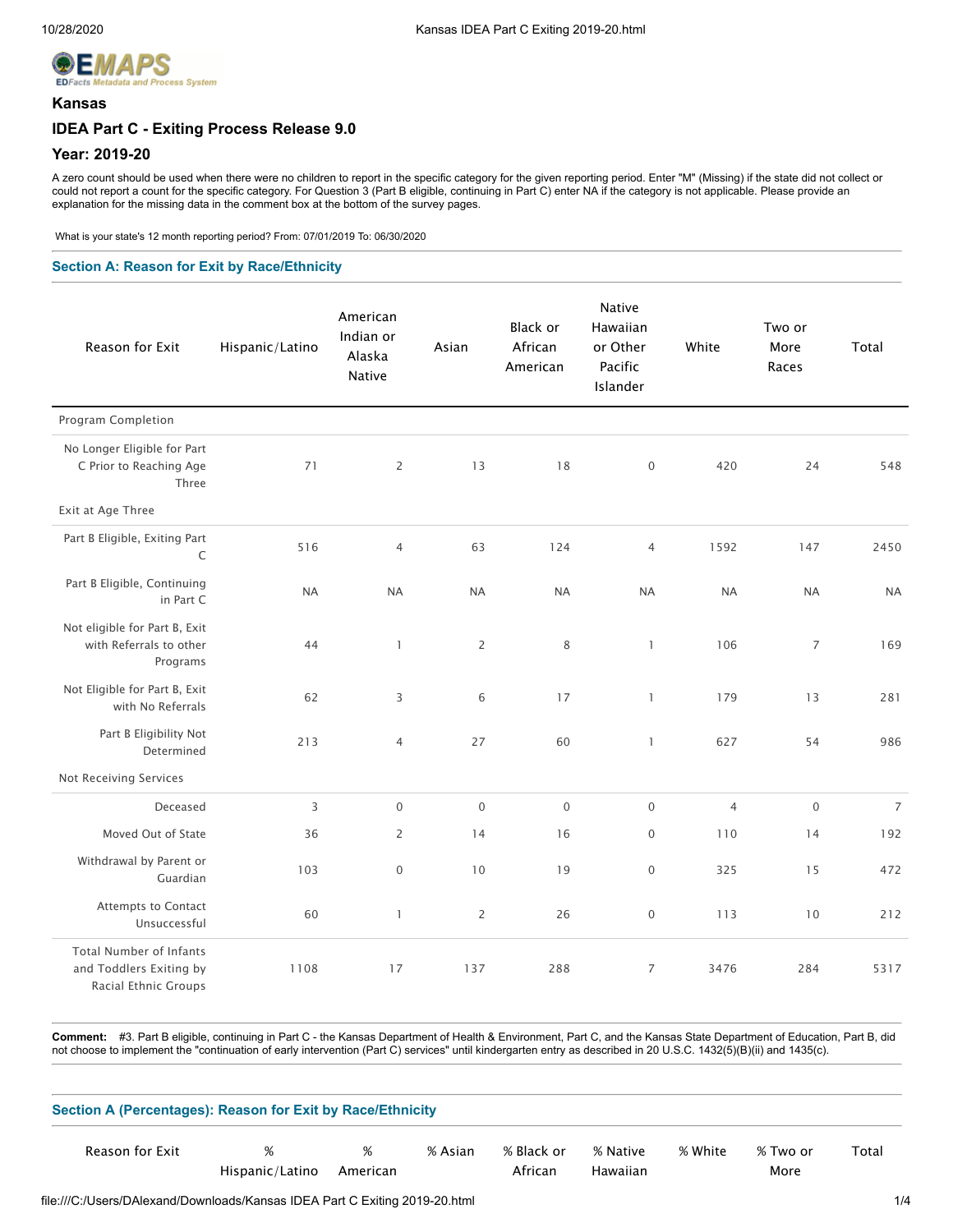10/28/2020 Kansas IDEA Part C Exiting 2019-20.html

|                                                                                   |           | ransas ibe, ti art o existig zo ib |             |                |                                 |           |             |           |
|-----------------------------------------------------------------------------------|-----------|------------------------------------|-------------|----------------|---------------------------------|-----------|-------------|-----------|
|                                                                                   |           | Indian or<br>Alaska<br>Native      |             | American       | or Other<br>Pacific<br>Islander |           | Races       |           |
| Program Completion                                                                |           |                                    |             |                |                                 |           |             |           |
| No Longer Eligible for Part<br>C Prior to Reaching Age<br>Three                   | 13        | 0.4                                | 2.4         | 3.3            | $\mathsf{O}\xspace$             | 76.6      | 4.4         | 100       |
| Exit at Age Three                                                                 |           |                                    |             |                |                                 |           |             |           |
| Part B Eligible, Exiting Part<br>$\mathsf C$                                      | 21.1      | 0.2                                | 2.6         | 5.1            | 0.2                             | 65        | 6           | 100       |
| Part B Eligible, Continuing<br>in Part C                                          | <b>NA</b> | <b>NA</b>                          | <b>NA</b>   | <b>NA</b>      | <b>NA</b>                       | <b>NA</b> | <b>NA</b>   | <b>NA</b> |
| Not eligible for Part B, Exit<br>with Referrals to other<br>Programs              | 26        | 0.6                                | 1.2         | 4.7            | 0.6                             | 62.7      | 4.1         | 100       |
| Not Eligible for Part B, Exit<br>with No Referrals                                | 22.1      | 1.1                                | 2.1         | 6              | 0.4                             | 63.7      | 4.6         | 100       |
| Part B Eligibility Not<br>Determined                                              | 21.6      | 0.4                                | 2.7         | 6.1            | 0.1                             | 63.6      | 5.5         | 100       |
| Not Receiving Services                                                            |           |                                    |             |                |                                 |           |             |           |
| Deceased                                                                          | 42.9      | $\mathbf 0$                        | $\mathbf 0$ | $\mathbf 0$    | $\mathsf{O}\xspace$             | 57.1      | $\mathbf 0$ | 100       |
| Moved Out of State                                                                | 18.8      | $\mathbf{1}$                       | 7.3         | 8.3            | $\mathbf 0$                     | 57.3      | 7.3         | 100       |
| Withdrawal by Parent or<br>Guardian                                               | 21.8      | $\mathbf 0$                        | 2.1         | $\overline{4}$ | $\mathbf 0$                     | 68.9      | 3.2         | 100       |
| Attempts to Contact<br>Unsuccessful                                               | 28.3      | 0.5                                | 0.9         | 12.3           | $\mathsf{O}\xspace$             | 53.3      | 4.7         | 100       |
| <b>Total Number of Infants</b><br>and Toddlers Exiting by<br>Racial Ethnic Groups | 20.8      | 0.3                                | 2.6         | 5.4            | 0.1                             | 65.4      | 5.3         | 100       |

# **Section B: Reason for Exit by Gender**

| Reason for<br>Exit                                                      | Male      | Female    | Total     |
|-------------------------------------------------------------------------|-----------|-----------|-----------|
| Program Completion                                                      |           |           |           |
| No Longer<br>Eligible for Part<br>C Prior to<br>Reaching Age<br>Three   | 319       | 229       | 548       |
| Exit at Age Three                                                       |           |           |           |
| Part B Eligible,<br>Exiting Part C                                      | 1731      | 719       | 2450      |
| Part B Eligible,<br>Continuing in<br>Part C                             | <b>NA</b> | <b>NA</b> | <b>NA</b> |
| Not eligible for<br>Part B, Exit with<br>Referrals to<br>other Programs | 100       | 69        | 169       |
| Not Eligible for                                                        | 167       | 114       | 281       |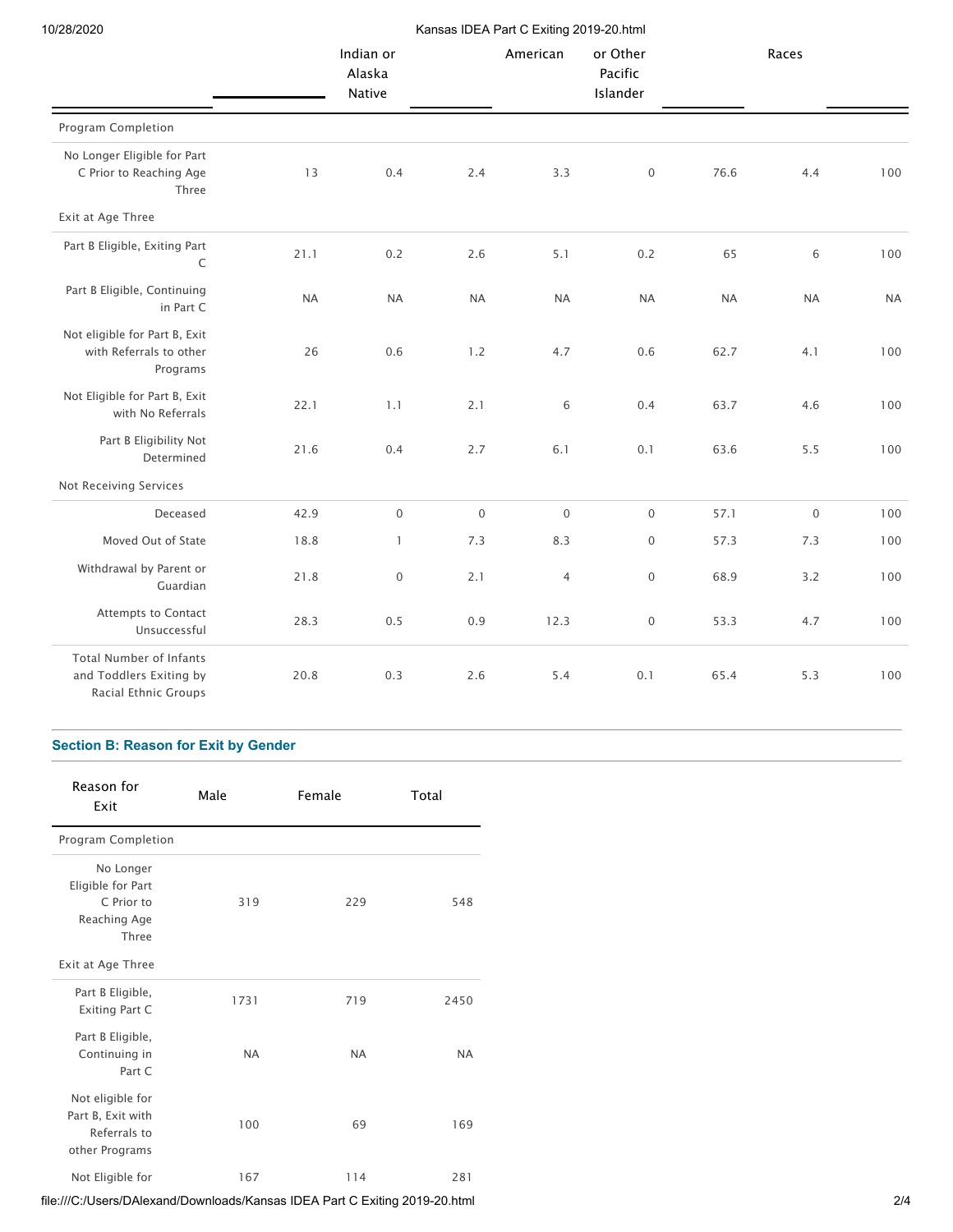10/28/2020 Kansas IDEA Part C Exiting 2019-20.html

Part B, Exit with No Referrals

| Part B Eligibility<br>Not Determined                                          | 677            | 309  | 986  |
|-------------------------------------------------------------------------------|----------------|------|------|
| Not Receiving Services                                                        |                |      |      |
| Deceased                                                                      | $\overline{4}$ | 3    | 7    |
| Moved Out of<br>State                                                         | 117            | 75   | 192  |
| Withdrawal by<br>Parent or<br>Guardian                                        | 263            | 209  | 472  |
| Attempts to<br>Contact<br>Unsuccessful                                        | 121            | 91   | 212  |
| <b>Total Number of</b><br>Infants and<br><b>Toddlers Exiting</b><br>by Gender | 3499           | 1818 | 5317 |

**Comment:** #3. Part B eligible, continuing in Part C - the Kansas Department of Health & Environment, Part C, and the Kansas State Department of Education, Part B, did not choose to implement the "continuation of early intervention (Part C) services" until kindergarten entry as described in 20 U.S.C. 1432(5)(B)(ii) and 1435(c).

## **Section B (Percentages): Reason for Exit by Gender**

| Reason for<br>Exit                                                      | % Male    | % Female  | Total     |
|-------------------------------------------------------------------------|-----------|-----------|-----------|
| Program Completion                                                      |           |           |           |
| No Longer<br>Eligible for Part<br>C Prior to<br>Reaching Age<br>Three   | 58.2      | 41.8      | 100       |
| Exit at Age Three                                                       |           |           |           |
| Part B Eligible,<br><b>Exiting Part C</b>                               | 70.7      | 29.3      | 100       |
| Part B Eligible,<br>Continuing in<br>Part C                             | <b>NA</b> | <b>NA</b> | <b>NA</b> |
| Not eligible for<br>Part B, Exit with<br>Referrals to<br>other Programs | 59.2      | 40.8      | 100       |
| Not Eligible for<br>Part B, Exit with<br>No Referrals                   | 59.4      | 40.6      | 100       |
| Part B Eligibility<br>Not Determined                                    | 68.7      | 31.3      | 100       |
| Not Receiving Services                                                  |           |           |           |
| Deceased                                                                | 57.1      | 42.9      | 100       |
| Moved Out of<br>State                                                   | 60.9      | 39.1      | 100       |